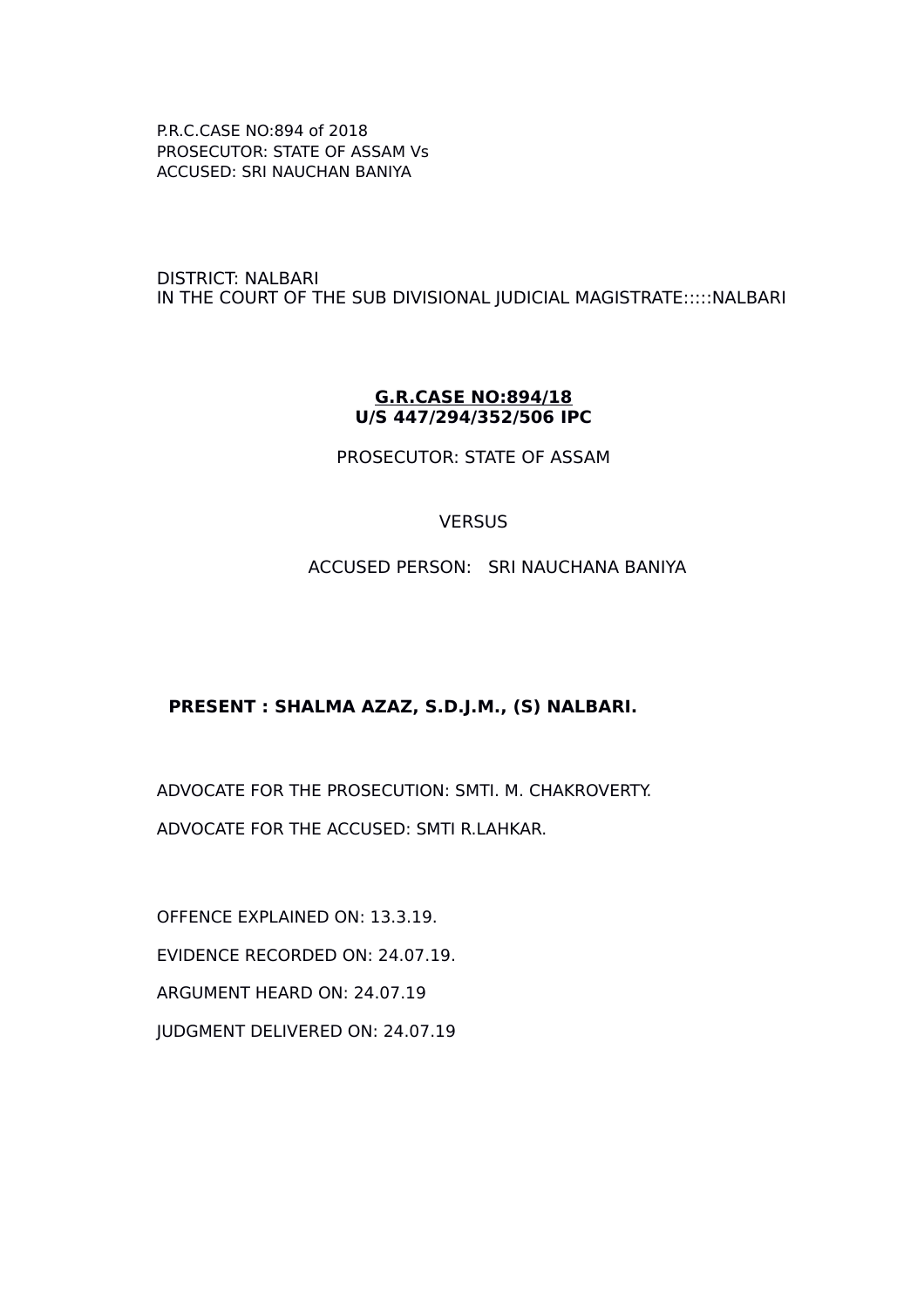# **JUDGMENT**

- 1. The prosecution in this case was launched by the lodging of the ejahar with the Officer in Charge of the Nalbari Police station, by the informant, Smti. Jonali Bania on 14.11.12, against the accused Sri Nauchana Bania to the effect that, on 14.11.12 at about 6:10 p.m., she returned to her house after seeing the dead body of her brother and she was crying after seeing the clothes of her brother and her husband and son were not present in their house, at that moment, the accused person entered into the courtyard and rebuked her and poked her with bamboo stick on her leg, as a result of which she sustained injury on her leg, the accused person also outrage her modesty, and threatened to kill her family members. Hence, the case.
- 2. The police upon receipt of the ejahar registered it as Nalbari Police Station case No.811/12 under sections 448/294/325/506 IPC and started investigation in the case. After completion of the investigation the police submitted charge sheet against the accused person, Sri Nauchana Bania under section 447/294 IPC.
- 3. The accused person was called upon to enter trial and after causing his appearance the copies of the relevant documents were furnished to the accused person. On perusal of record the particulars of offences under section 447/294/352/506 IPC were read over and explained to the accused person to which he pleaded not guilty and claimed to be tried.
- 4. The prosecution in support of its case examined two witnesses including the informant/victim of the case. The learned APP prayed to close the evidence of the prosecution side as the principal witness that is the informant/victim of this case did not state any incriminating material against the accused person, as such examination of other PW's are not required. I have perused the evidence of the principal witness, and it is seen that the informant/victim was the principal witness for the prosecution and she have not supported the case of the prosecution ,therefore, the evidence of prosecution side is closed, as examination of other PW's will not change the merit of the case.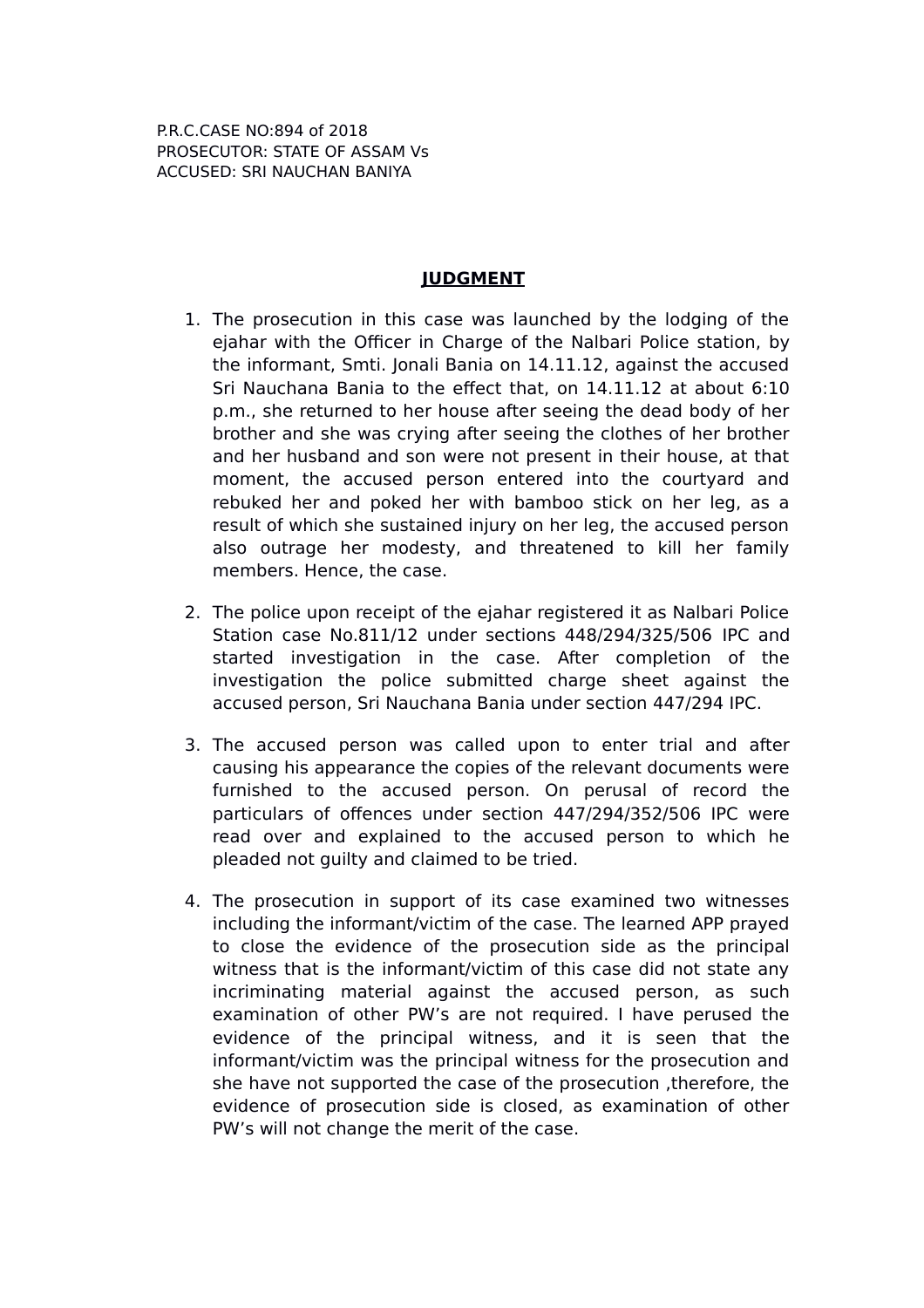- 5. As there is no incriminating material against the accused person, the statement of the accused person under section 313 of CrPC, is dispensed with.
- 6. I have heard both the parties. I have heard the learned counsel for the accused who submitted that there is no material against the accused person; as such the accused person need to be acquitted.
- 7. Upon hearing and on perusal of record I have formulated the following points for determination-

(i) Whether the accused person, on 14.11.12 at about 6:10 P.M., at village Jajiabari under Nalbari P.S, criminally trespassed by entering into the courtyard of the informant Smti. Jonali Bania, with intent to commit an offence and thereby committed the offence under section 447 of IPC?

(ii) Whether the accused person 14.11.12 at about 6:10 P.M., at village Jajiabari under Nalbari P.S., used obscene language against the informant Smti. Janali Bania , in a public place, causing annoyance to others and thereby committed the offence under section 294 of IPC?

(iii) Whether the accused person, on 14.11.12 at about 6:10 P.M., at village Jajiabari under Nalbari P.S, assaulted the informant Smti. Jonali Bania, and thereby committed the offence under section 352 of IPC?

 (iv) Whether the accused person, on 14.11.12 at about 6:10 P.M., at village Jajiabari under Nalbari P.S, criminally intimidated the informant Smti. Jonali Bania, by threatening to kill her family members, and thereby committed the offence under section 506 of IPC?

8. Now let me discuss the materials on record and try to arrive at a definite finding as regards the points for determination.

### **DISCUSSION, DECISION AND REASONS FOR THE DECISION:**

### **POINT FOR DETERMINATION NOS. I, ii, iii, & iv:**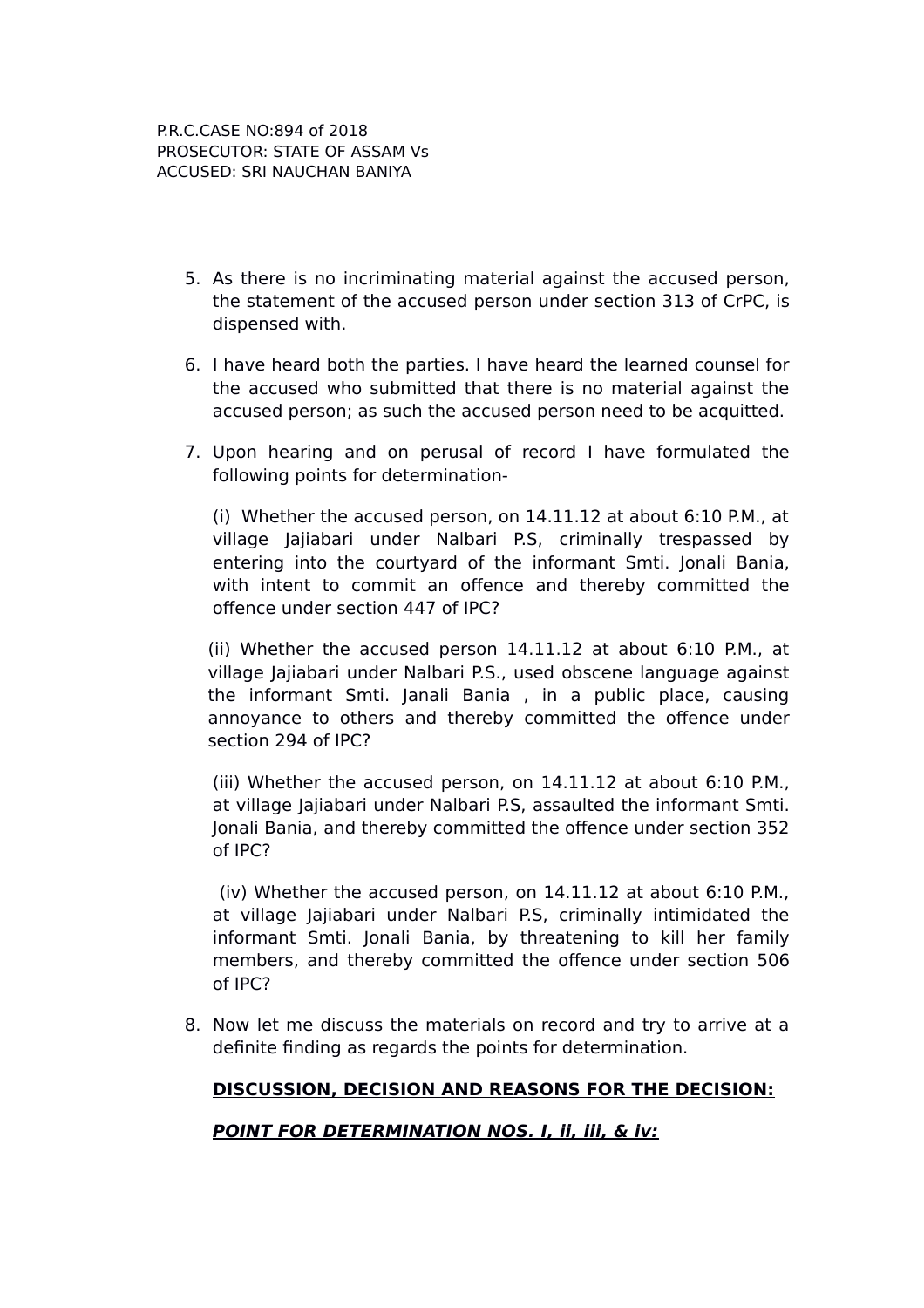- 9. All the points for determination are taken together for discussion as they are intricately connected to each other.
- 10.The prosecution has examined two witnesses in support of its case, including the informant/victims of this case.
- 11.The PW1, Smti. Janali Bania, who is the informant/victim of this case, has stated the accused person is her husband's elder brother and the incident occurred around six/seven years ago, at around 4 p.m., at their house. On the day of the incident, her own younger brother died in the train, and she was very distressed and she was crying out loud because she cannot control her grief, and at that time the accused came and he scolded her and told her not to cry so hard and she got hurt with the accused behaviour, and they had an altercation, and later on out of anger and misunderstanding, she lodged the ejahar against the accused person. But later on, after talking with each other their misunderstanding was resolved, they are of the same family and now they are maintaining good relation. Exhibit 1 is the ejahar and Exhibit-1(1) is her signature.

In her cross-examination PW1 admitted that she does not know what is written in the ejahar, she did not read it. The PW1 further admitted that the accused person did not assault her, neither used obscene language, they simply had an altercation and out of misunderstanding she lodged the ejahar.

- 12.The PW2 Smti. Jaymati Bonia, has stated that she is the neighbor of the informant and the accused person , and on the day of incident, the informant's younger brother died in a train accident, and the informant was very distressed and she was crying out loud, by looking at the clothes of her brother, so she told her not to cry and burn the clothes and came home, and after that what happened she does not know, she have no knowledge about the incident.
- 13.On perusal of the case record, it is seen that the accused person and the informant are of the same family, and they had an altercation out of misunderstanding. The perusal of the evidence of the PW1, who is the informant of this case, reveals that she had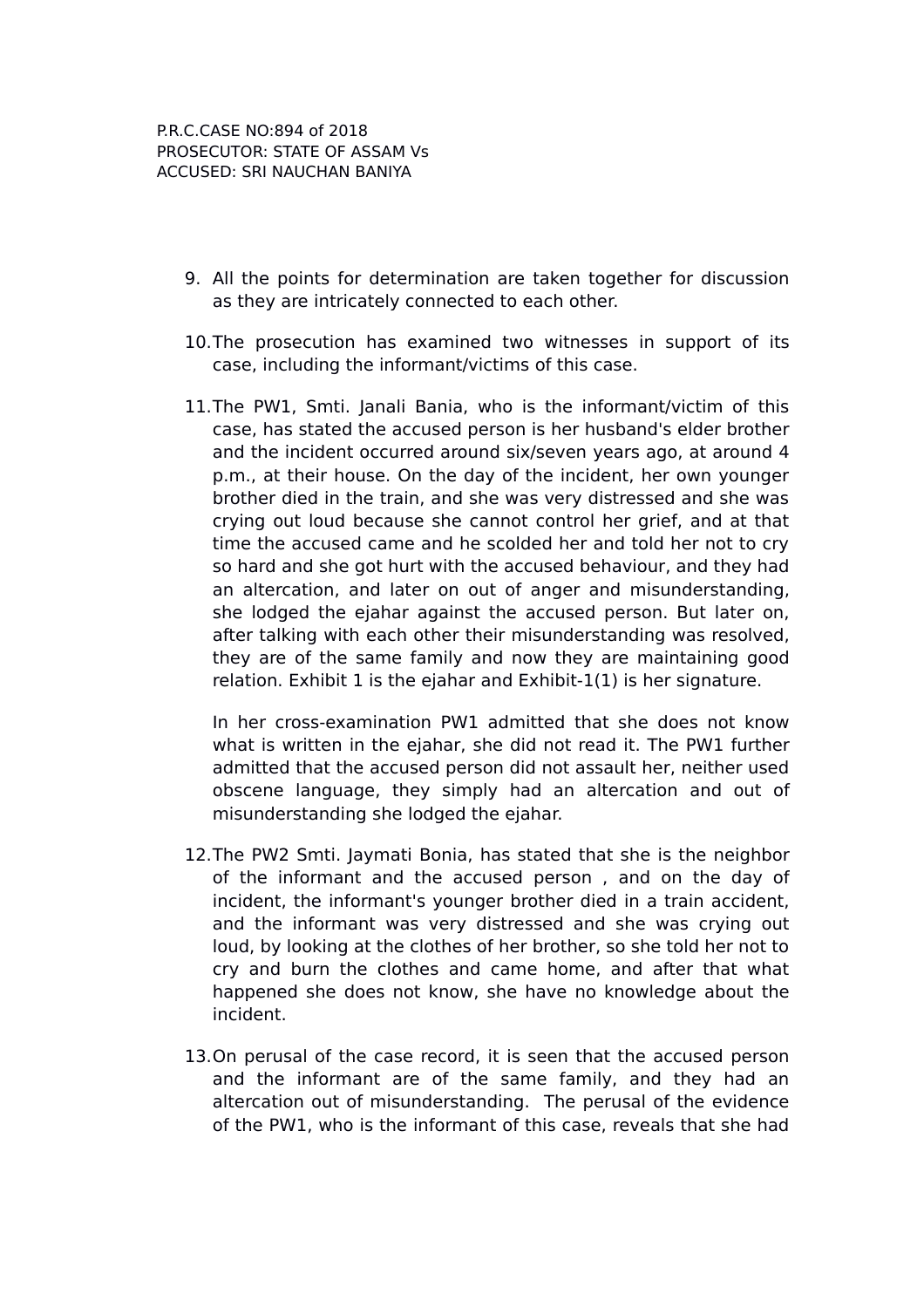> not at all supported the prosecution version and according to her, she had lodged the ejahar out of anger and in misunderstanding. The PW1 have specifically admitted that the accused person did not commit the alleged offences, rather they only had an altercation.

- 14.Hence, in view of the above, it is held that the prosecution has failed to establish the charges against the accused person under section 447/294/352/506 of IPC.
- 15.In view of the above discussion it is held that the prosecution has failed to prove the points for determination.
- 16. DECISION: The prosecution has failed to prove the charges against the accused person under section 447/294/352/506 of IPC, and therefore, the points for determinations are answered in negative, in favour of the accused person.

#### **ORDER**

- 17.In view of the discussions made above and the decision reached therein it is held that the prosecution has failed to prove the charges against the accused Sri Nauchana Baniya; as such the accused person is acquitted of the charges under section 447/294/352/506 IPC and he is set at liberty.
- 18.The bail bond of the accused person and his surety shall remain in force for six months from today.
- 19.The case is disposed of on contest without cost.

Given under my hand and the seal of this court on this the  $24<sup>th</sup>$  day of July, 2019 at Nalbari.

Shalma Azaz,

S.D.J.M., (S),

Nalbari.